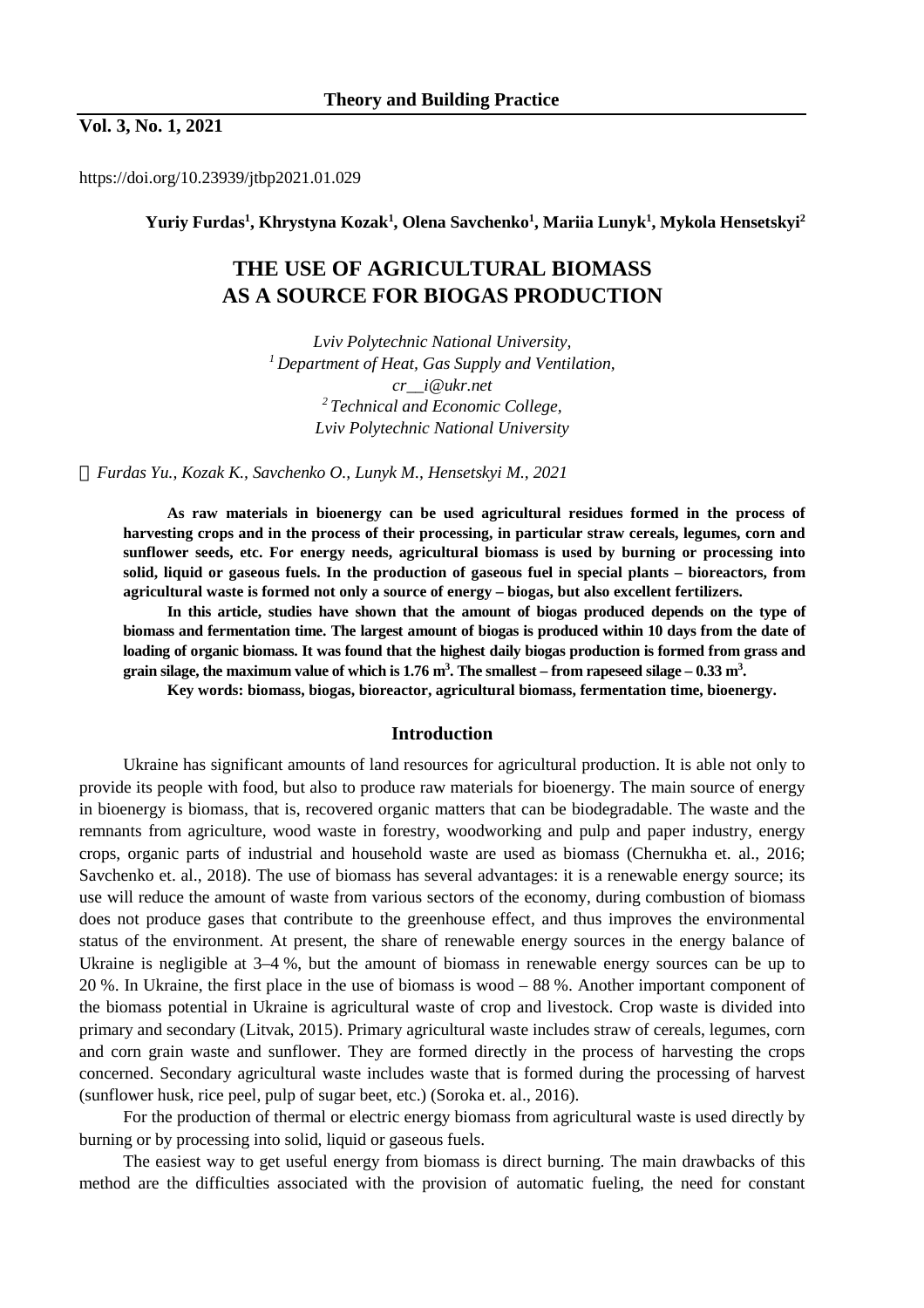attention from users, the pollution of the environment with smoke and soot, that is, requires a special design of boilers (Bodnar et. al., 2015).

The agricultural biomass that is pelletized or briquettes is used as a solid biofuel (Niedziolka and Dakhnovskaya, 2014). The process of pellet formation takes place in pelletizing presses and consists of pressing the crushed biomass into the compression channel as a result of the interaction of the roller and the material layer between the roller and the matrix. Wood, husk, straw and reeds are used as raw materials in the fuel briquettes production, which is pressed in press-brackets.

To liquid biofuels are bioethanol and biodiesel (Gelotukha et. al., 2011). The raw material for bioethanol production is products containing starch, sugar or cellulose. Biodiesel fuel is a product of the transesterification of plant oils and is a mixture of methyl or ethyl esters of fatty acids. It can be used in its pure form, or as a mixture with conventional diesel fuel in any proportions. Raw materials for it are plant oils.

The production and use of biogas is an effective way of supplementing and replacing traditional fuel and energy resources. Biogas is very convenient to use and is used on decentralized block heating plants for electricity supply and heat supply or can be supplied to an existing gas transmission network.

#### **The purpose of the article**

**The aim of the article** is to investigate the amount of biogas output from different agricultural biomass with a variable period of its loading into the bioreactor.

#### **Methology**

Biogas is a flammable multicomponent gas consisting of methane (50–75 %), carbon dioxide (25– 50 %), water vapor (0–10 %), nitrogen (0.01–5 %), oxygen (0.01–2 %), hydrogen (0–1 %), ammonia  $(0.01-2.5 \text{ mg/m}^3)$  and hydrogen sulfide  $(10-30 \text{ mg/m}^3)$  (Panchuk and Shlapak, 2016), (Guangtao Wang, 2010). Biogas is formed as a result of anaerobic (without access to oxygen) decomposition of organic biomass. The process of biogas production takes place in four stages (Perederiy, 2008):

1. The stage of hydrolysis (splitting) of complex biopolymer molecules into simpler oligo- and monomers.

$$
[C_6H_{10}O_5]n + nH_2O = nC_6H_{12}O_6
$$
 (1)

2. The fermentation stage: the oxidation of the monomers formed in the first stage to the more simple substances, while carbon dioxide and hydrogen are also formed.

3. Acetogenic stage – the reproduction of acid-forming bacteria, in which the direct precursors of methane are formed: acetate, hydrogen, carbon dioxide.

$$
C_6H_{12}O_6 + 2H_2O = 2CH_3COOH + 2CO_2 + 4H_2
$$
 (2)

4. The methanogenic stage is the multiplication of methane-forming bacteria, which leads to the receipt of the final product – methane.

$$
CH3COOH = CH4 + CO2
$$
 (3)

$$
4CH_4 + CO_2 = CH_4 + 2H_2O
$$
 (4)

The amount of biogas yield is influenced by four groups of factors: biological (type of biomass – its organic and moisture composition, microflora composition, living conditions of microorganisms), physical (fermentation temperature, pressure in the biogas plant, hydraulic regime), chemical (concentration, acidity, content) volatile fatty acids in the biomass, the volume and composition of biogas produced) and organizational and technological (dose of daily loading of new portions of organic matter, the load on the ash substance, residual substances, the presence of the mixing process of raw materials, etc.).

Anaerobic fermentation of organic matter occurs in biogas plants, the main element of which is a bioreactor. Constructions of bioreactors are quite diverse and are differ:

- from form of the reactor: egg-shaped, cylindrical, trench, cubic, elastic;
- from reservoir placement: with a horizontal or vertical reservoir;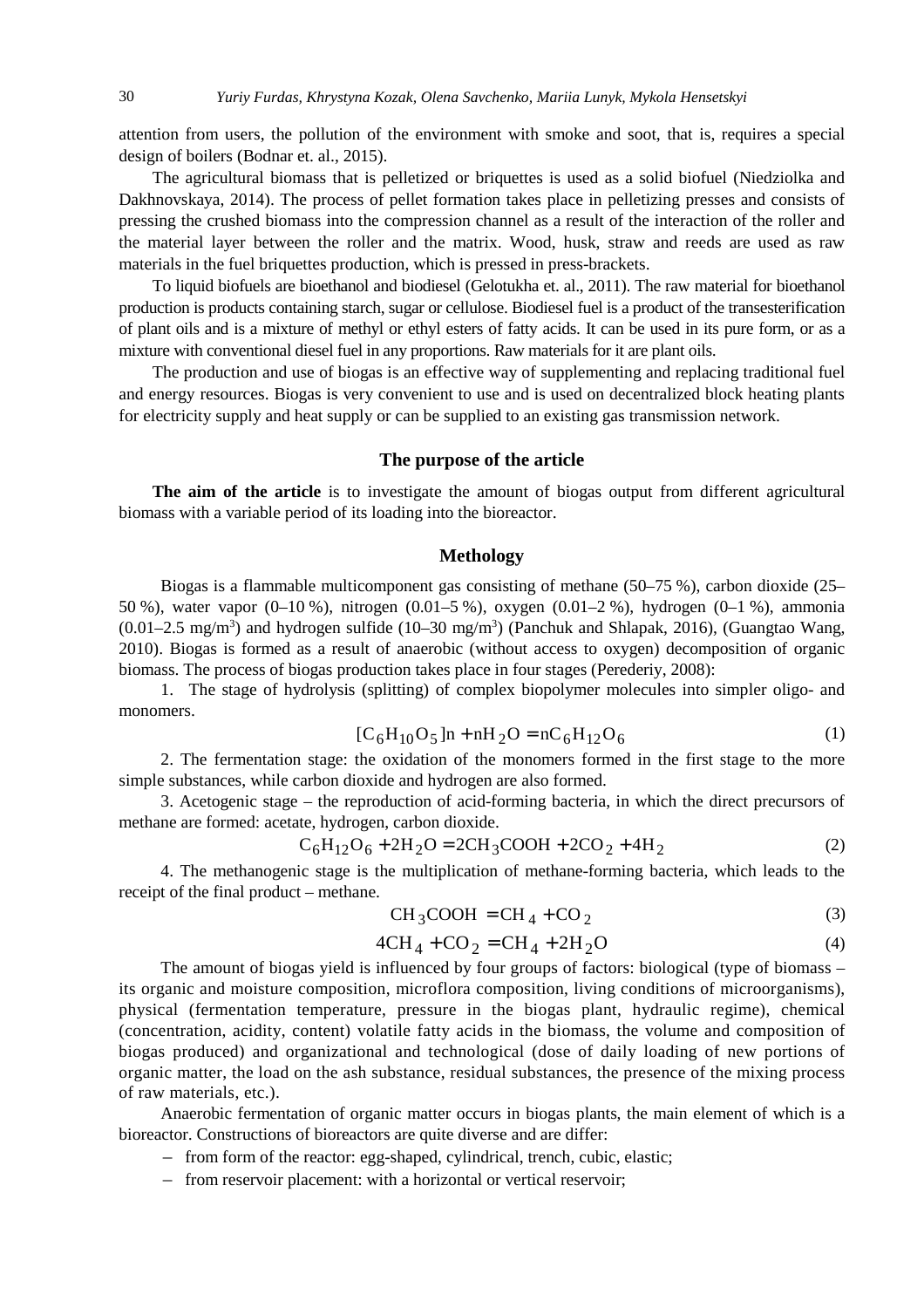- by the number of chambers: one-chamber and two-chamber;
- from construction material : concrete, glassplastic, metal;
- from mixing method: with mechanical, hydraulic or bubbling mixing;
- from method of heat exchange: heating by hot water, heating by steam, electric heating;
- from volume of processing raw materials: centralized and individual.

When choosing the shape, size and design of a bioreactor, the following factors are considered first and foremost: the mass flow rate of the substrate when filling; the given biogas output or the degree of fermentation of the substrate as a function of the concentration of dry matter, loading of the working space, the time of the digestion cycle and the intensity of mixing; used production system; level of mechanization.

For the production of biogas, you can use any organic biomass, and the technology of anaerobic fermentation can obtain a source of energy in the form of biogas, high quality fertilizers and proteinvitamin feed additives, as well as solves environmental problems in agriculture.

#### **Results**

Despite the unstable situation in the energy sector and a significant amount of biomass in Ukraine, the percentage of use of agricultural residues as an energy resource does not exceed 2 %. In the process of harvesting, the grain part of the agricultural plant is separated from the stem, with part of the straw is collected, and the other – remains in the form of stubble in the field. The collected straw can be used for livestock (underlay and rough livestock feed), as organic fertilizer, for growing mushrooms in closed soil.

The unutilized remnants in Ukraine is often burned in the fields, which leads to the destruction and degeneration of organic matter of the soil, the strengthening of erosion and deflationary danger, the destruction of stubble residues as organic fertilizers and sources of organic matter remediation, the destruction of the natural fauna of the soil and soil microbiological fauna, air pollution basin by products of burning stubble and straw.

Among the waste of plants that bring the greatest energy potential are straw of grain crops, corn waste (stems, leaves) and sunflower waste (stems, baskets), therefore it is expedient to use them as an alternative source of energy in bioenergy (Zhelykh and Furdas, 2011).

For the production of biogas from crop residues, a bioreactor design was developed, the scheme and general view of which is shown in Fig. 1 (Xue et. al., 2017).



*Fig. 1. Bioreactor scheme: 1 – reservoir; 2 – means of mixing; 3 – download branch pipe; 4 – discharge branch pipe; 5 – valve; 6 – hatch; 7 – biogas exit pipe; 8 – heating system; 9 – hatch; 10 – a layer of thermal insulation*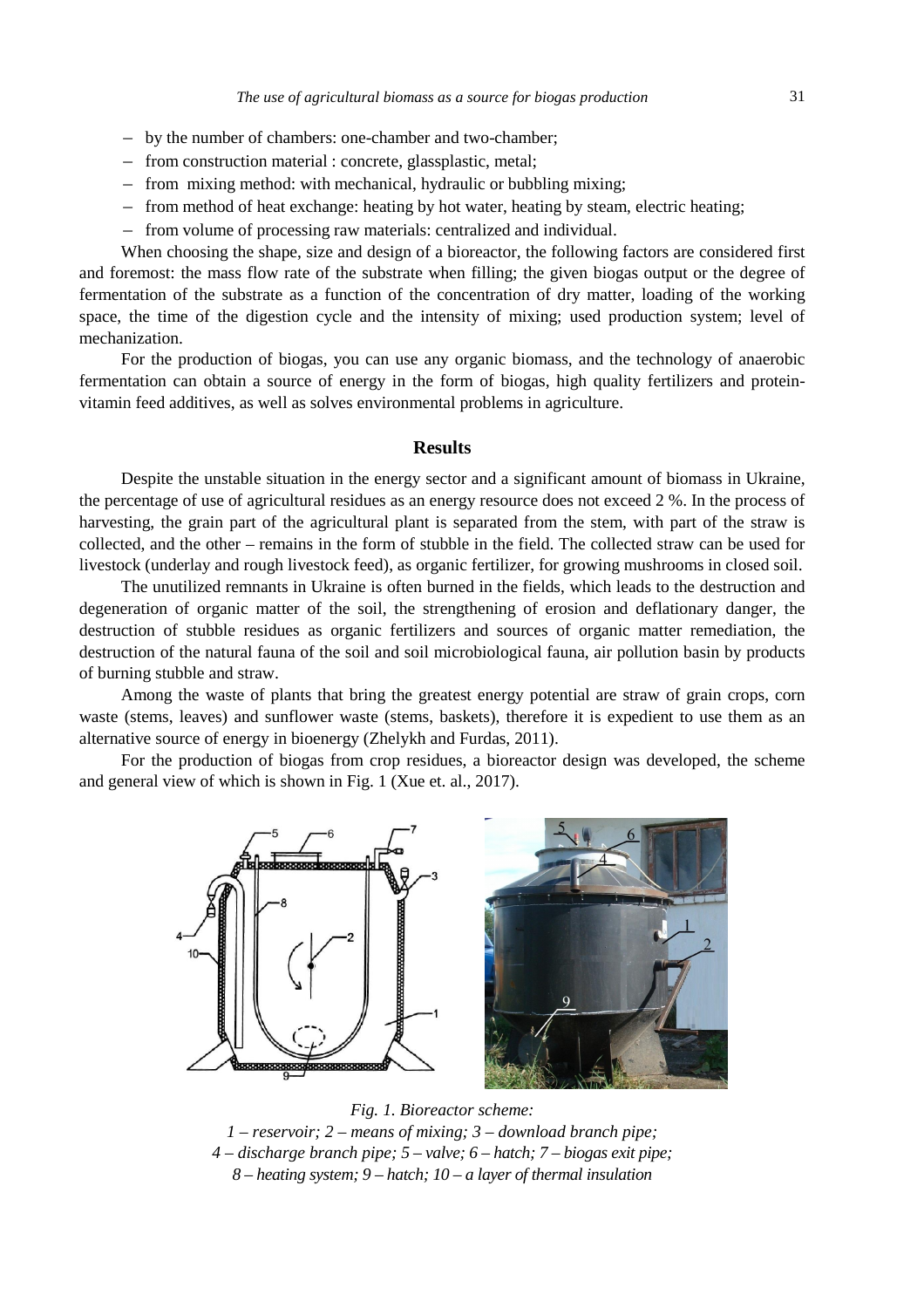The bioreactor works as follows. The prepared straw of agricultural plants feeds through the branch pipe 3 to the reservoir 1. Inside the reservoir 1, the biomass is mixed by means of mixing 2 and heated using a heating system 8. To maintain the required biomass temperature, the reservoir is insulated with a layer of thermal insulation 10. After the process of anaerobic fermentation in the reservoir 1, biogas is formed, which by the biogas exit pipe 7 flows to the consumer. If necessary, excess biogas is discharged into the atmosphere through the valve 5. Exhausted straw of agricultural plants is removed through the discharge branch pipe 4. Purification and revision of the inner volume of reservoir 1 are carried out through hatches 6 and 9, if necessary. Such a construction of a bioreactor allows for efficient mixing and heating of straw of agricultural plants, which allows increase work efficiency and reduce the energy consumption of a bioreactor.

Of course, the most important characteristic of a bioreactor is the ability to produce a certain amount of biogas. It is this property, that interests engineers and potential owners of this equipment. To determine the estimated volume of biogas produced, the method of determining the volume of biogas from solid household waste and its adaptation to agricultural plant waste is used. The initial data for the calculation are the biomass temperature,  ${}^{\circ}C$ ; biomass humidity W, %; ash content of dry straw of agricultural plants A, % (Zhelykh et. al., 2019).

Calculations were performed for a bioreactor with a volume of  $1.2 \text{ m}^3$ . The thermophilic temperature regime inside the bioreactor, which was maintained at 50 °C, was adopted. The biomass loading of biomass was  $1 \text{ m}^3$ .

*Table* 

| $\tau$ , days  | Corn silage | Grass<br>silage | Rapeseed<br>silage | Silo beet<br>leaves | Cereal<br>silage | Clover silo | Grain silo |
|----------------|-------------|-----------------|--------------------|---------------------|------------------|-------------|------------|
| $\overline{2}$ | 0.12        | 0.15            | 0.02               | 0.03                | 0.16             | 0.07        | 0.11       |
| 5              | 1.46        | 1.76            | 0.28               | 0.38                | 1.76             | 0.90        | 1.36       |
| 10             | 1.44        | 1.66            | 0.33               | 0.43                | 1.57             | 0.96        | 1.36       |
| 15             | 1.25        | 1.40            | 0.32               | 0.41                | 1.29             | 0.87        | 1.18       |
| 20             | 1.08        | 1.19            | 0.30               | 0.38                | 1.07             | 0.78        | 1.03       |
| 25             | 0.95        | 1.03            | 0.28               | 0.36                | 0.92             | 0.70        | 0.91       |
| 30             | 0.84        | 0.90            | 0.26               | 0.33                | 0.80             | 0.63        | 0.81       |
| 35             | 0.75        | 0.80            | 0.25               | 0.31                | 0.71             | 0.58        | 0.73       |
| 40             | 0.68        | 0.72            | 0.23               | 0.29                | 0.63             | 0.53        | 0.66       |

**Biogas yield depending on the fermentation time from 1 m<sup>3</sup> of bioreactor** 

The daily yield of biogas,  $V_B$ ,  $m^3$ , depends on the type of agricultural plants and the fermentation time τ. The Table shows the value of biogas yield from сorn silage, grass silage,rapeseed silage,silo beet leaves, cereal silage, clover silo and grain silo (Table).

Based on the obtained data, the maximum values of biogas yield for the above biomass were summarized in a summary diagram (Fig. 2).

As can be seen from Fig. 2, the largest amount of biogas is formed when loading raw materials every 10 days from the silage of grass and cereals, with a maximum value of  $1.76 \text{ m}^3$ . The smallest amount of biogas is formed from rape silage  $-0.33$  m<sup>3</sup> and silage beets 0.43 m<sup>3</sup>.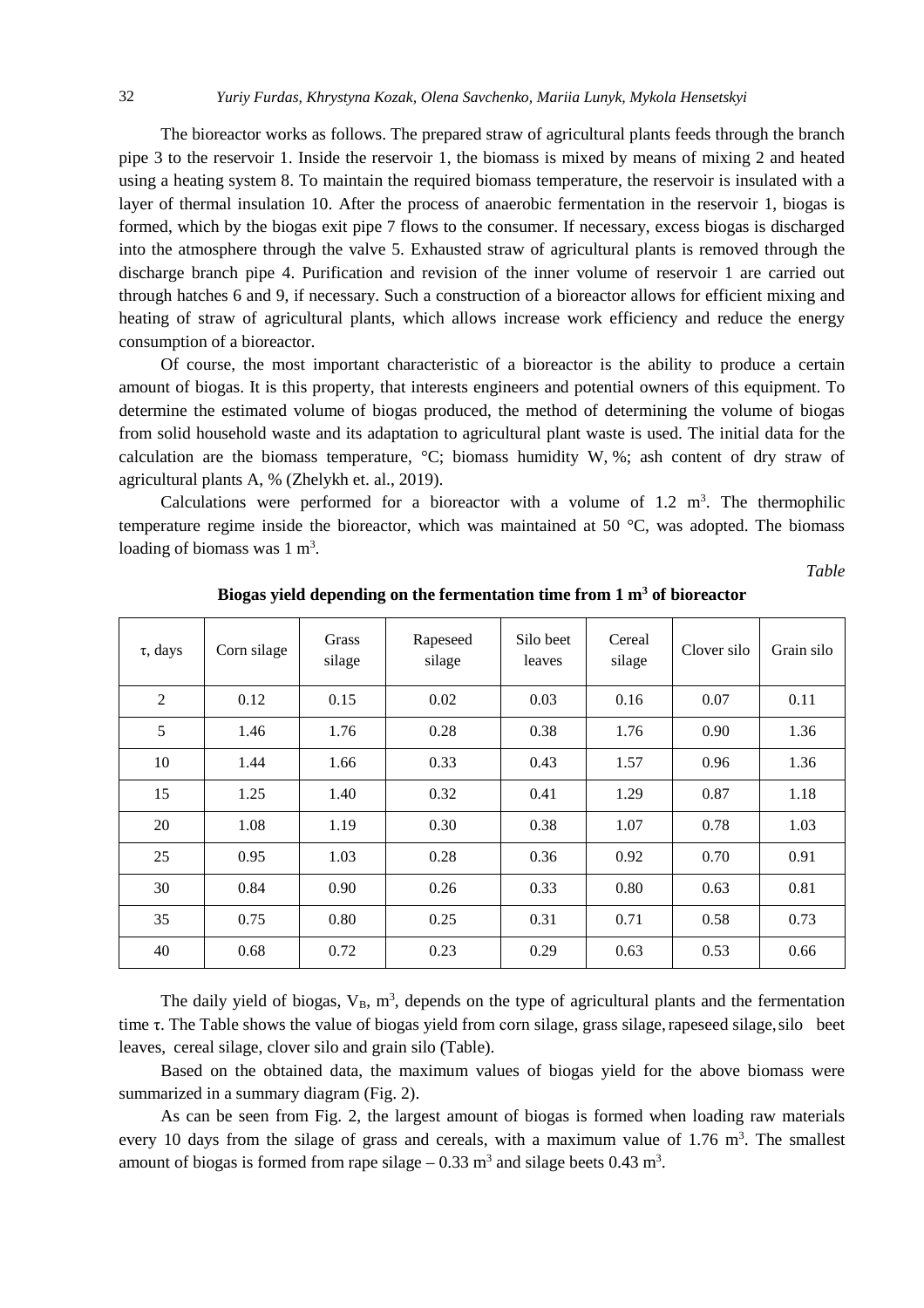

# Maximum biogas yield per day from  $1 \text{ m}^3$  of bioreactor

*Fig. 2. The maximum daily value of biogas output from agricultural biomass, VB, m<sup>3</sup>*

### **Conclusions**

The design of a bioreactor for obtaining biogas from agricultural biomass is proposed and the amount of biogas produced in the bioreactor from different species of agricultural plants for different values of the duration of the fermentation process is determined. Studies have shown that the amount of biogas produced depends on the type of raw material, its organic and moisture component, as well as the fermentation time. The largest amount of biogas produced was obtained within 10 days from the date of loading of organic biomass. It was found that the largest amount of biogas is formed from grass and grain silage, the maximum value of which is  $1.76 \text{ m}^3$ . The smallest amount of biogas is formed from rape silage –  $0.33 \text{ m}^3$ .

#### **References**

Chernukha, K., Dubrovskaya, V., Shklar, V. (2016). Analysis of the economic feasibility of using biomass for an agricultural enterprise*. Energy: economics, technology, ecology, 2. Pages 98–104*.

Savchenko, O., Zhelykh, V., Yurkevych, Y., Kozak, K., Bahmet, S. (2018). Alternative energy source for heating system of woodworking enterprise. *Energy Engineering and Control Systems, 4 (1). Pages 27*–*30.* 

Litvak,O. (2015). Bioeconomic priorities in the development of the agrarian sector. *Global and national problems of the economy, 8. Pages 200*–*205.* 

Soroka A. V., Kostyuchenko N. N., Bryl Ye. A., Kuznetsov I. N. (2016). Evaluation of crops and biowaste production for biogas production in the conditions of the Brest region. *Ecological Herald, 2 (36). Pages 92–96 (In Russian).* 

Bodnar, L., Dakhnovskaya, O., Boychuk, R. (2015). Technical and ecological parameters of water boilers with power up to 1 MW for straw burning. *Scientific and technical collection "Modern technologies materials and constructions in construction", 2. Pages 115*–*120.*

Niedziolka, I., Szpryngiel, M. (2014). Assessment of energy consumption of pellets and briquettes production in compressing devices. *Agricultural Engineering, 2 (150). Pages 145–154.*

Gelotukha, G., Zhelyesna, T., Zhovmir, M., Matveev, Yu., Drozdov, A. (2011). Estimation of the energy potential of biomass in Ukraine. P. 2. Energy crops, liquid biofuels, biogas. *Industrial heat engineering, 33 (1). Pages 57*–*64.*

Panchuk, M., Shlapak, L. (2016). Analysis of prospects for the development and use of biogas in Ukraine. *Exploration and development of oil and gas fields, 3. Pages 26*–*33*.

Guangtao Wang (2010). Biogas Production from Energy Crops and Agriculture Residues. *Risø-PhD-72(EN). December* 2010. *Pages 90.*